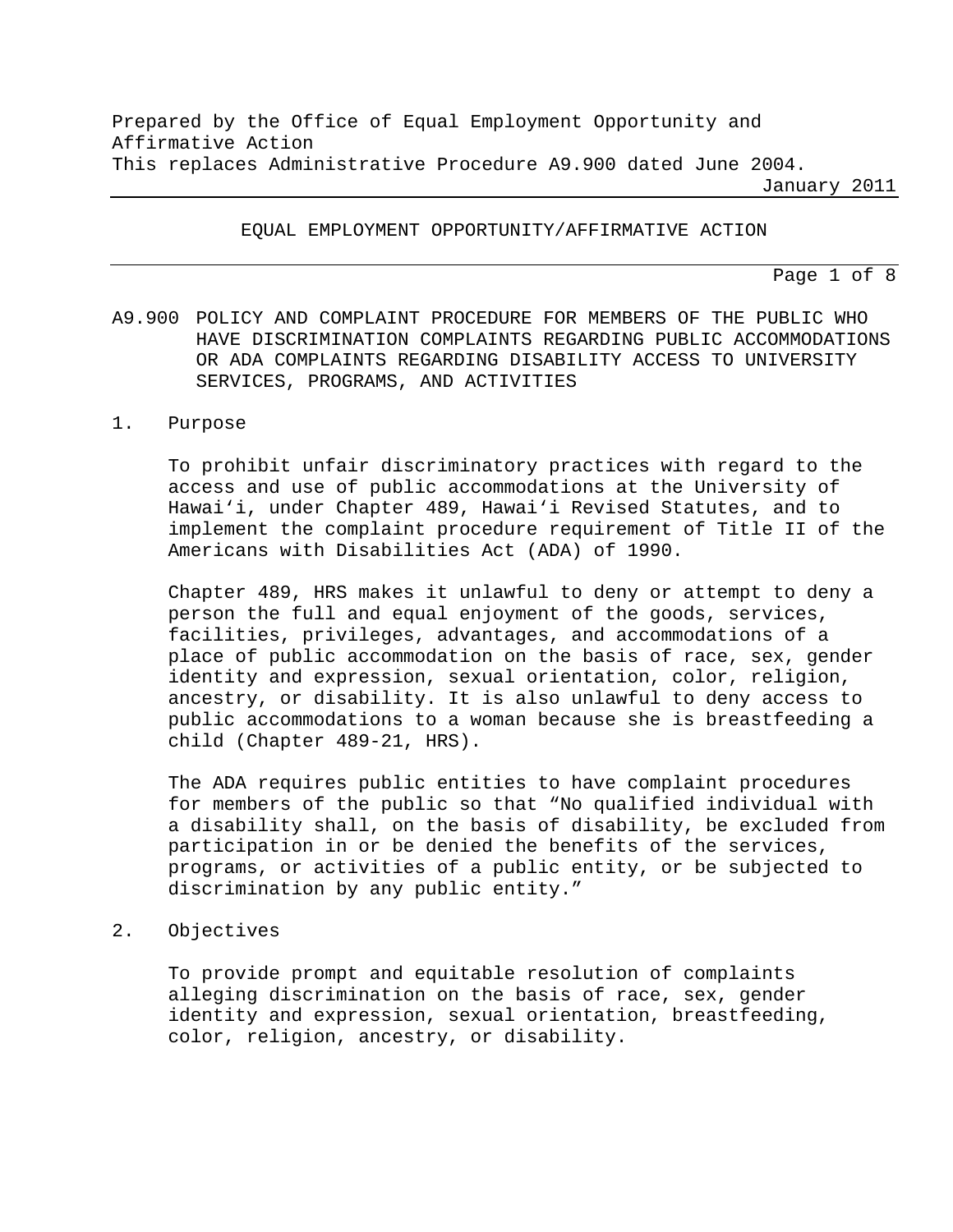## 3. Applicability

Complaints may be filed under this procedure by any member of the public who is not covered by other University procedures and who believes that she or he or a specific class of individuals has been subjected to discrimination with regard to places of public accommodation, services, programs, and activities provided or made available by the University. Members of the University community should refer to UH Systemwide Administrative Procedure A9.920 (Discrimination Complaint Procedure for Employees, Students, and Applicants for Employment or Admission) which covers discrimination and is the appropriate procedure for University students, employees, and applicants for employment or applicants for admission to academic programs.

#### 4. Definitions

For the purposes of this policy, the following definitions apply:

- a. "Place of public accommodation" means a business, accommodation, refreshment, entertainment, recreation, or transportation facility/program whose goods, services, facilities, privileges, advantages, or accommodations are extended, offered, sold, or otherwise made available to the general public as customers, clients, or visitors. The University is an educational institution that serves students; only certain programs are offered to the general public. Thus, the definition is based on the function or program and not the physical structure or facility. A facility like a campus theater may serve as a classroom for students (excluding the general public), and at other times as a venue for entertainment events open to the general public.
- b. "Disability" means the state of having a physical or mental impairment which substantially limits one or more major life activities, having a record of such an impairment, or being regarded as having such an impairment. The term does not include current alcohol or drug use that impairs a person's activities or threatens the property or safety of others (Chapter 489-2, HRS).
- c. "Gender identity and expression" means an individual's actual or perceived gender, as well as a person's gender identity, self-image, appearance, expression, or behavior, whether or not that self-image, appearance, expression, or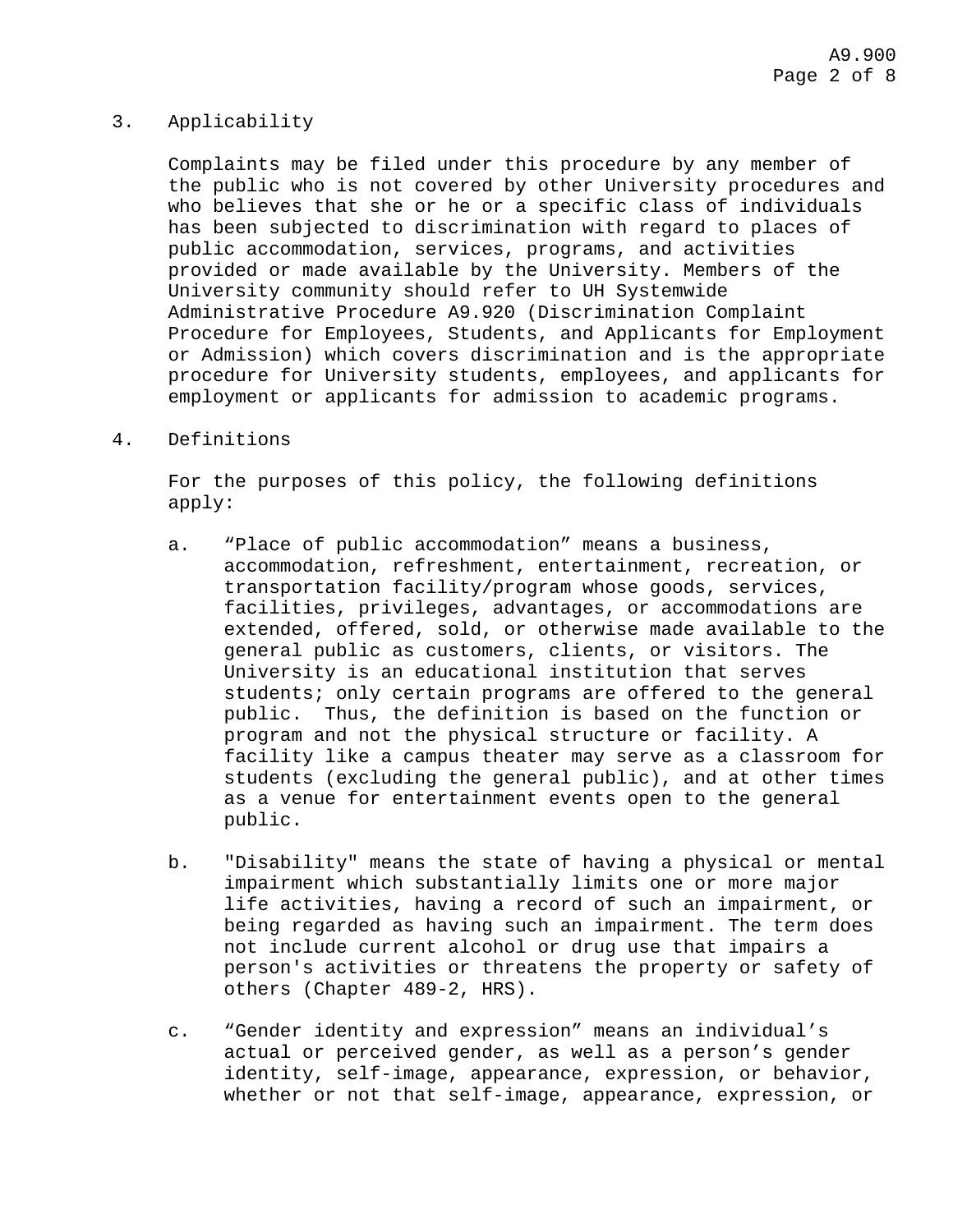behavior is different from that traditionally associated with the individual's sex at birth as being either female or male.

- d. "Sexual orientation" means the direction of an individual's physical and/or emotional attraction to the same and/or opposite gender (heterosexuality, homosexuality, or bisexuality); having a history of any one or more of these sexual orientations; or being regarded as having any one or more of these sexual orientations.
- e. "Retaliation" is defined as adverse action or hostile treatment against an individual because he or she has engaged in any of the following activities:
	- 1. opposed discriminatory conduct, based on a reasonable, good faith belief that this policy has been violated; or
	- 2. filed or threatened to file a complaint about discriminatory conduct; or
	- 3. testified, assisted, or participated in an investigation or other proceeding related to a discrimination complaint.
- 5. Complaint Procedures

Members of the public are encouraged to resolve their concerns informally by contacting the department or relevant campus administrator who can assist them. If this is not reasonable under the circumstances, the complaining party may contact the campus EEO/AA Coordinator, as follows:

a. Complaints should be in writing. (See attached form on pages 6-8.) Alternative means of filing complaints, such as telephone, email, or personal interview, will be made available for persons with disabilities. Verbal complaints should be documented by the EEO/AA Coordinator.

Complaint statements must contain:

- i. the name and address of the complainant, and<br>ii. a description of the alleged discrimination :
- a description of the alleged discrimination in sufficient detail to permit follow up or investigation.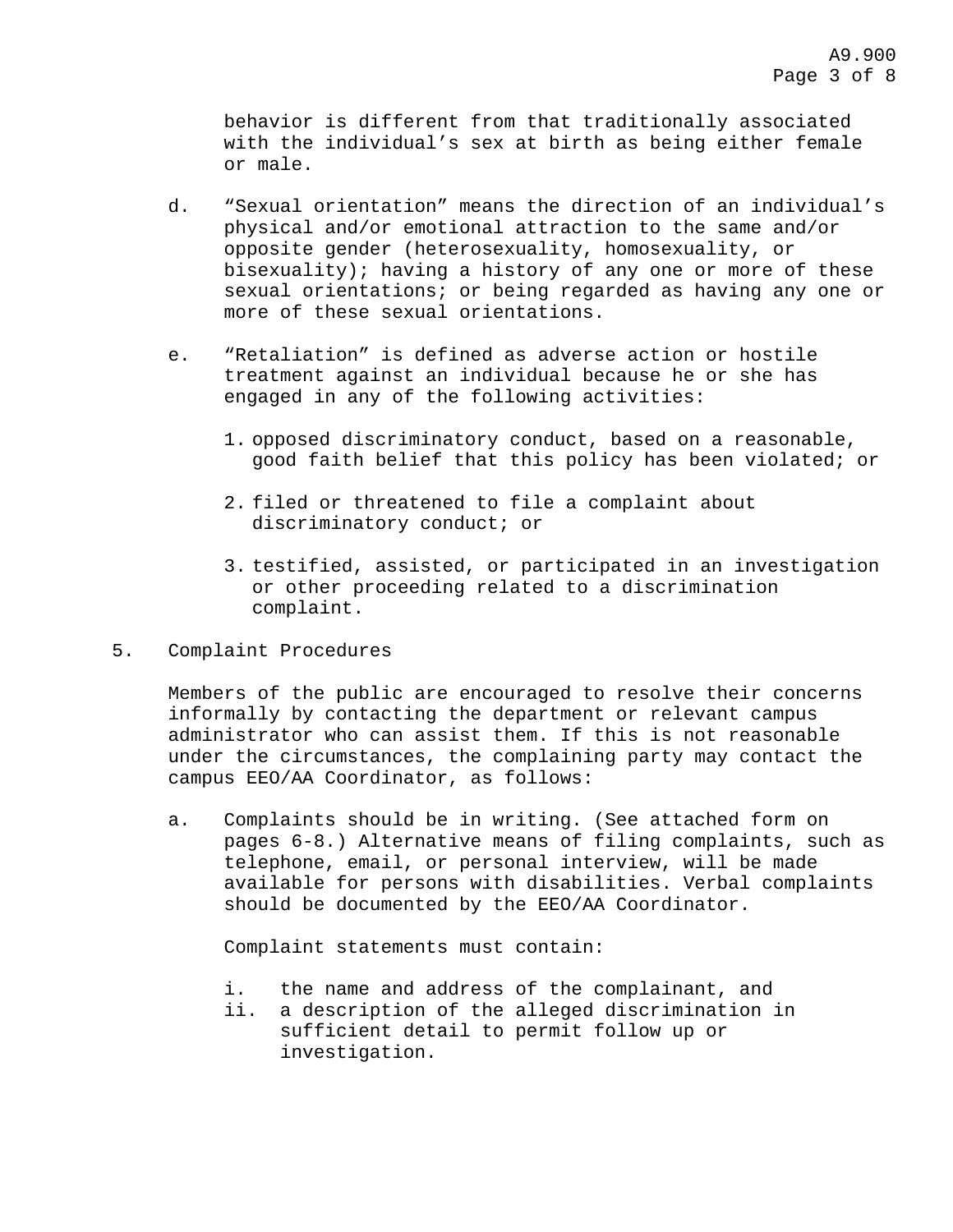The complaint may also include any evidence which supports the allegation.

- b. Complaints should be filed as soon as possible but no later than 180 calendar days from the date of the alleged discrimination.
- c. Complaints should be addressed to the campus EEO/AA Coordinator.
- d. The EEO/AA Coordinator or designee(s) will seek to resolve the complaint informally or investigate, as appropriate. Investigations will be completed within 90 calendar days of the date the complaint was filed. Time may be extended as appropriate, on a case-by-case basis, provided the complainant and respondent are notified in writing.
- e. If an investigation is conducted, the EEO/AA Coordinator or designee(s) will determine whether the nondiscrimination policy A9.900 has been violated. The EEO/AA Coordinator or designee will send the complainant and respondent a written decision or resolution via return-receipt mail within 30 calendar days of completion of the investigation.

The decision letter will summarize the basis for the decision. The letter will also notify the complainant and respondent of their right to file an appeal and the office or campus administrator designated to hear the appeal.

The decision will be sent to the complainant's and respondent's last known addresses; the parties are responsible for notifying the EEO/AA Coordinator of any change of address. The deadline for rendering a decision may be extended for 30 additional calendar days, provided the complainant and respondent are notified in writing.

- f. The complainant or respondent may appeal the EEO/AA Coordinator or designee's decision. The appeal must explain why the decision or resolution should be overturned. The appeal should be made to the designated appeal officer within 30 calendar days of receipt of the decision. This deadline for filing an appeal may be extended for 30 additional calendar days, provided the complainant or respondent notifies the appeal officer in writing.
- g. The designated appeal officer will reconsider the case and send the complainant and respondent a final written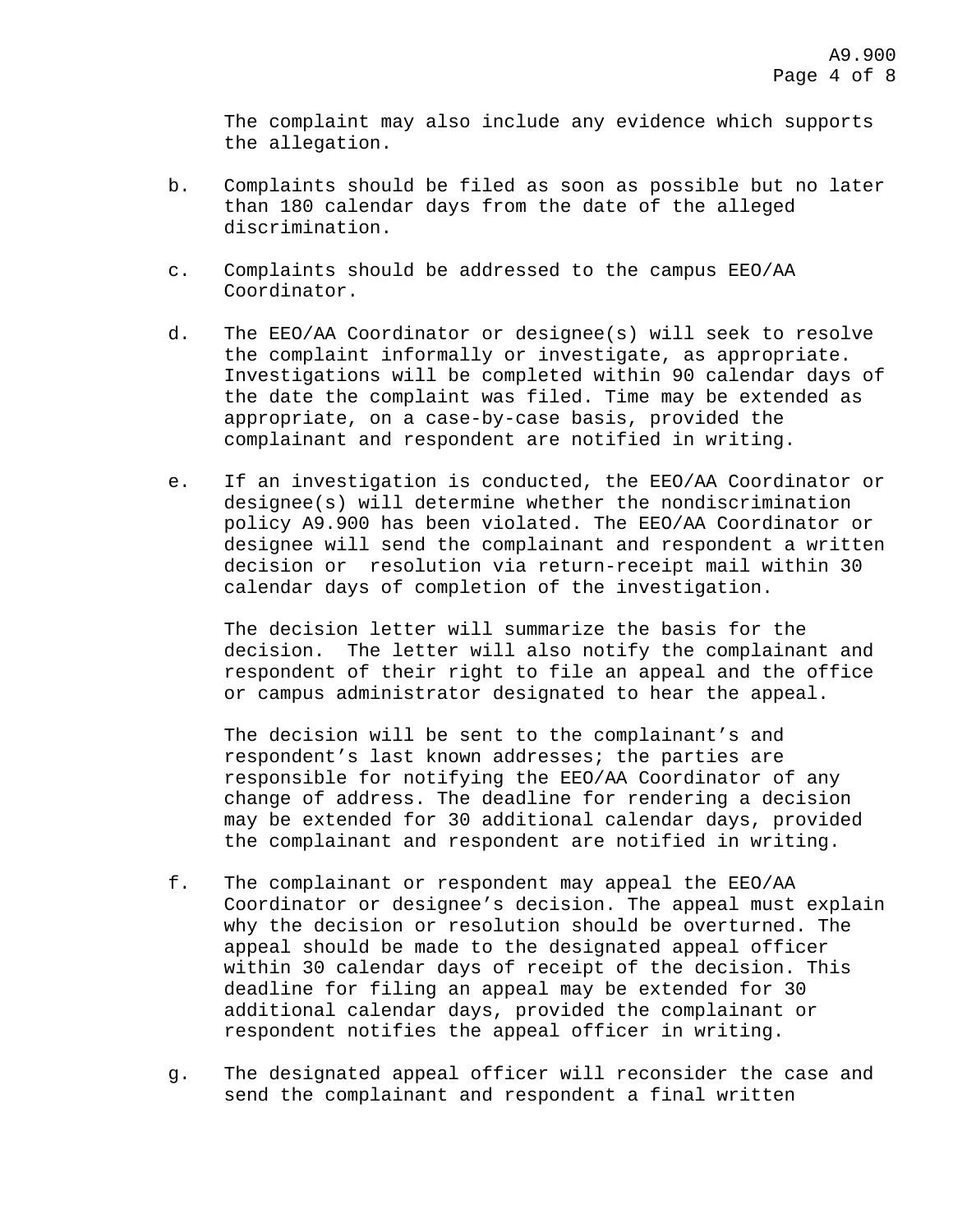decision or resolution within 30 calendar days of receipt of the appeal. The deadline for rendering a decision may be extended for 30 additional calendar days, provided the complainant and respondent are notified in writing.

The standard for review for an appeal is whether the findings of the EEO/AA Coordinator or designee were against the clear weight of the evidence.

6. Non-exclusivity

Use of this complaint procedure is not a prerequisite to the pursuit of other remedies, e.g., state or federal agency complaint options.

7. Notice

Chancellors are responsible for issuing this complaint procedure to their campuses and for publicizing the name, title, address, and phone number of the EEO/AA Coordinator or designee responsible for handling Chapter 489, HRS, and ADA/Section 504 complaints.

## 8. Non-retaliation

The University prohibits retaliation against any individual because that individual has opposed any act or practice made unlawful by Chapter 489, HRS, the ADA, or Section 504 of the Rehabilitation Act, or because that individual has made a complaint, served as a witness, or participated in an investigation under this procedure. Complaints of retaliation will be handled as separate charges using the procedure outlined in part 5 above. Any member of the University community who engages in retaliation will be subject to discipline.

9. Recordkeeping

A record of each complaint filed under this procedure will be maintained by the campus EEO/AA Coordinator for a period of two years. The record will indicate the nature of the complaint and the disposition or resolution.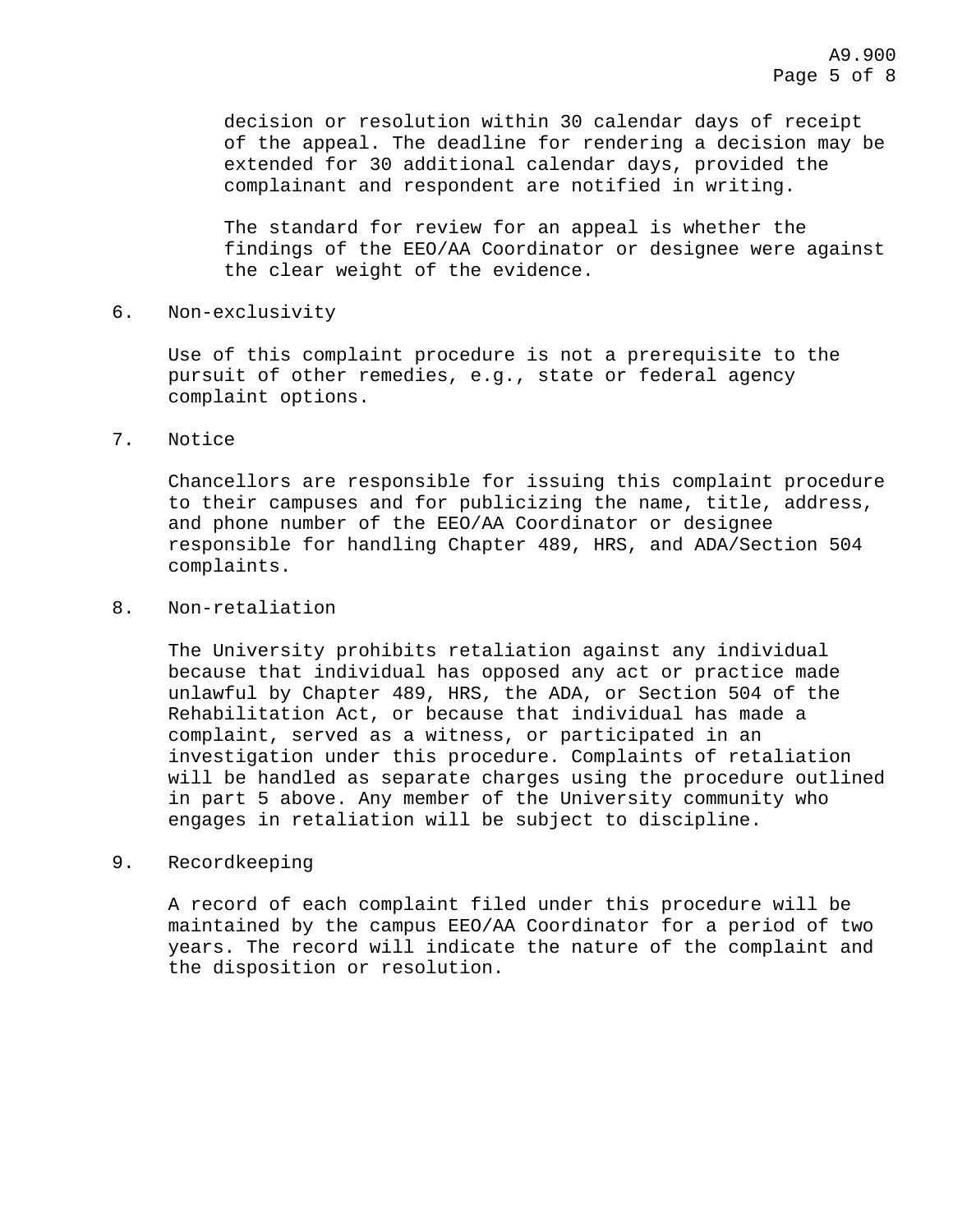| SAMPLE COMPLAINT FORM                     | UNIVERSITY OF HAWAI'I<br>Discrimination Complaint Form for Members of the Public<br>Regarding Public Accommodations and ADA Complaints<br>Regarding Disability Access to University Programs |                                                                                                                                                                                                                                    |
|-------------------------------------------|----------------------------------------------------------------------------------------------------------------------------------------------------------------------------------------------|------------------------------------------------------------------------------------------------------------------------------------------------------------------------------------------------------------------------------------|
| Complainant's Name:                       | <u> 1989 - Johann Barn, fransk politik (d. 1989)</u>                                                                                                                                         | Case No:                                                                                                                                                                                                                           |
| Mailing Address:                          |                                                                                                                                                                                              |                                                                                                                                                                                                                                    |
|                                           |                                                                                                                                                                                              | <b>Email:</b> Email: 1999. [1999] Email: 2009. [1999] Email: 2009. [1999] Email: 2009. [1999] Email: 2009. [1999] Email: 2009. [1999] Email: 2009. [1999] Email: 2009. [1999] Email: 2009. [1999] Email: 2009. [1999] Email: 2009. |
| Basis of the Complaint (*Please Specify): |                                                                                                                                                                                              |                                                                                                                                                                                                                                    |
|                                           |                                                                                                                                                                                              |                                                                                                                                                                                                                                    |
|                                           |                                                                                                                                                                                              |                                                                                                                                                                                                                                    |
|                                           | [ ] Religion*_______________ [ ] Disability*__________ [ ] Breastfeeding                                                                                                                     |                                                                                                                                                                                                                                    |
|                                           |                                                                                                                                                                                              |                                                                                                                                                                                                                                    |
| Phone:                                    |                                                                                                                                                                                              | $\texttt{Email:}$                                                                                                                                                                                                                  |
|                                           |                                                                                                                                                                                              | Date, time, and place of the first incident:                                                                                                                                                                                       |
|                                           |                                                                                                                                                                                              |                                                                                                                                                                                                                                    |
|                                           |                                                                                                                                                                                              |                                                                                                                                                                                                                                    |

# **Statement**

1. Please describe the incident(s) as clearly and concisely as possible. Provide as much detail as you can recall, including when and where the events occurred and who said what to whom. Explain why you believe the conduct or treatment was discriminatory. Use additional pages, if necessary.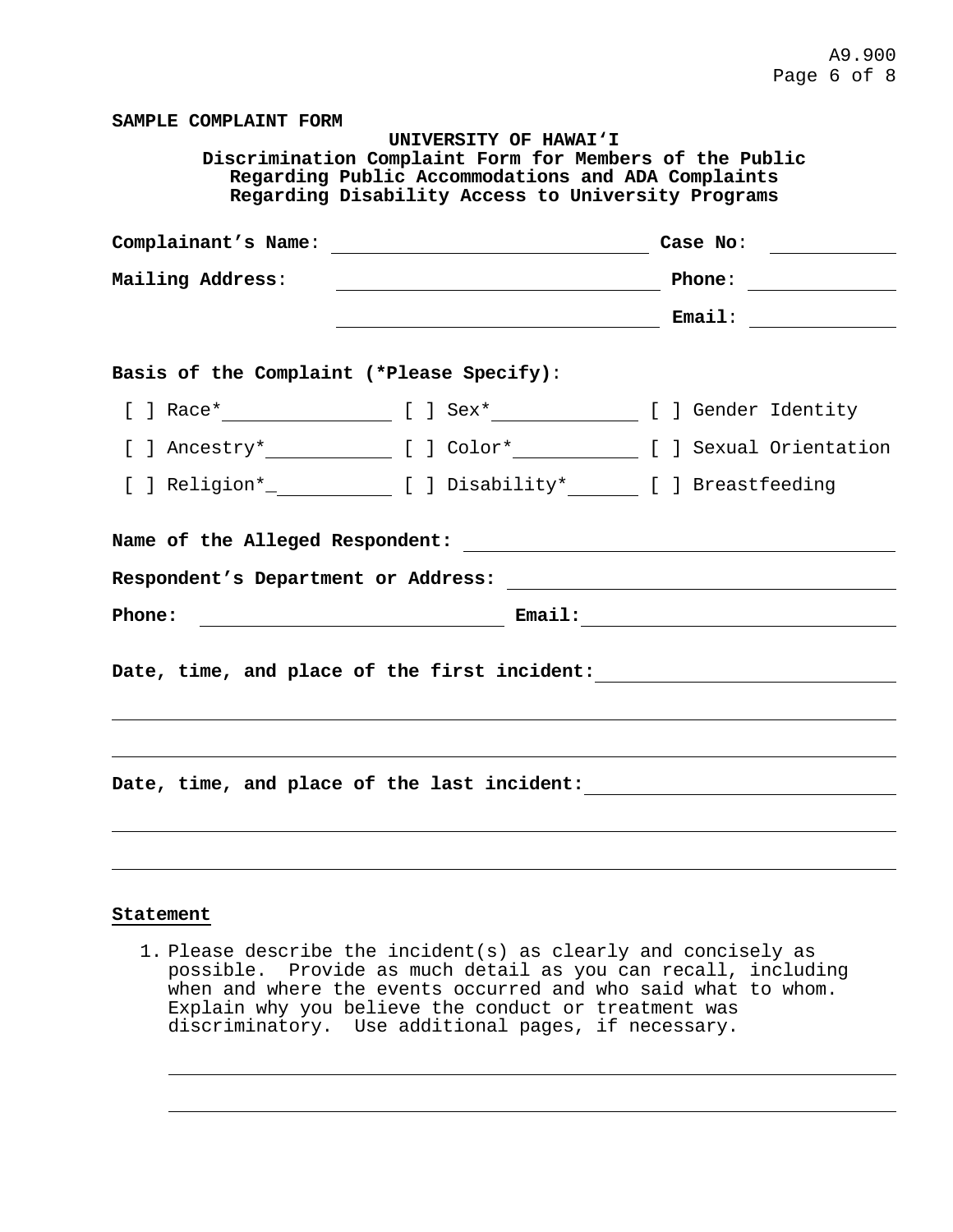# **Documentation**

2. List and/or attach copies of any documents or material relevant to the complaint. For each item, briefly explain why it is relevant. Attach additional pages if necessary.

#### **Witnesses**

3. Did anyone witness the incidents of discrimination? If so, list their names and include phone numbers, email and addresses, if known. Briefly state what information each witness will be able to provide.

## **Previous Assistance**

4. Have you have sought assistance in resolving your complaint from another source? If yes, please describe who helped you, when you sought the help, and what kind of help you received: